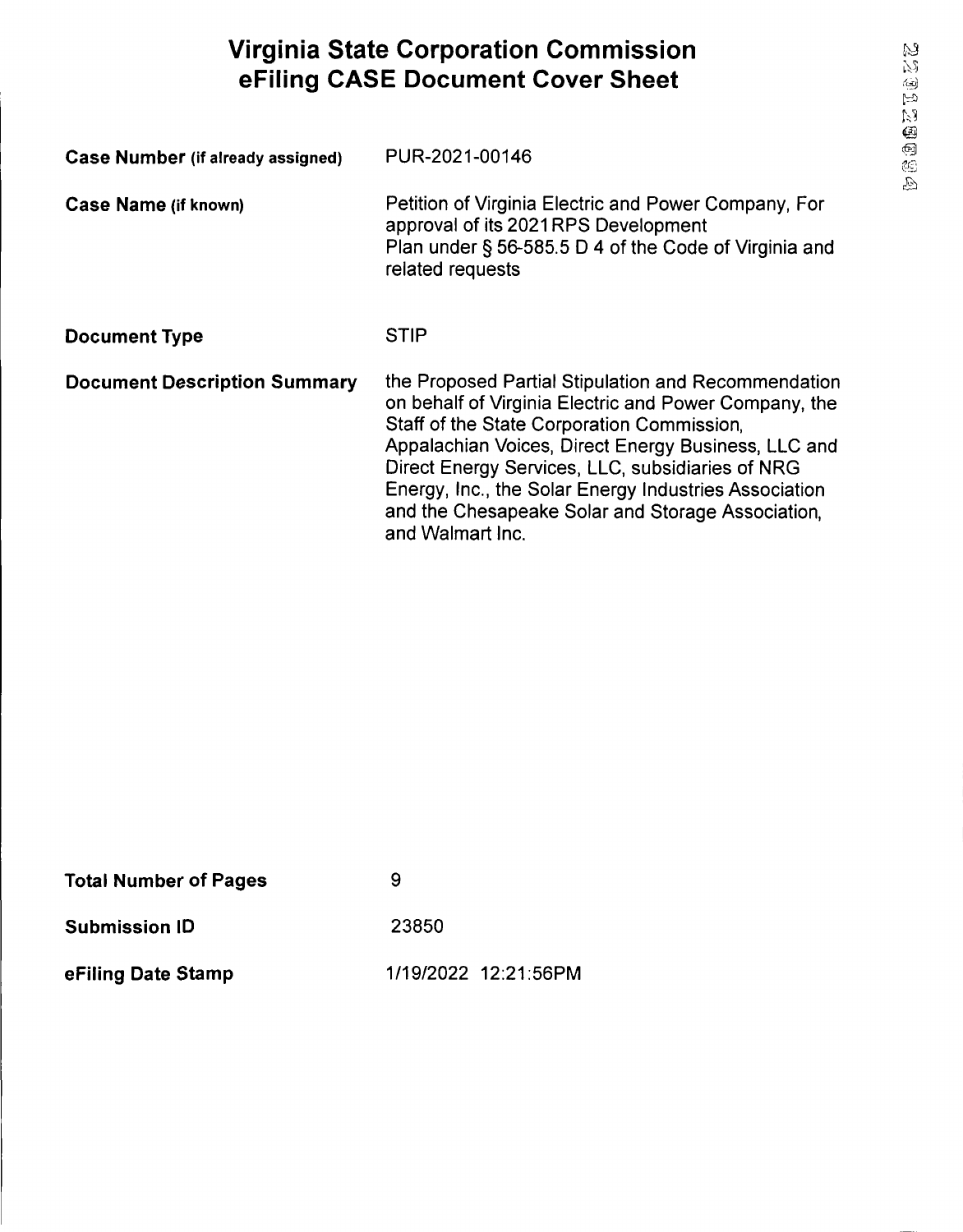**McGuireWoods LLP** Gateway Plaza 800 East Canal Street Richmond, VA 23219-3916 Phone: 804.775.1000 Fax: 804.775.1061 www.mcguirewoods.com

k.S hJ. Ø آهيم Ĺβ ĆΩ

McGUIREWOODS eryan®mcguirewoods.corir>! **Elaine 5. Ryan** Direct 804.775.1090

January 19, 2022

# **BY ELECTRONIC DELIVERY**

Bernard Logan, Clerk State Corporation Commission Document Control Center Tyler Building, First Floor 1300 East Main Street Richmond, VA 23219

## *Petition ofVirginia Electric and Power Company, For approval ofits 2021 RPS Development Plan under § 56-585.5 D 4 ofthe Code of Virginia and related requests* Case No. PUR-2021-00146

Dear Mr. Logan:

Please find enclosed for electronic filing in the above-captioned proceeding, the *Proposed Partial Stipulation and Recommendation* on behalfofVirginia Electric and Power Company, the Staff of the State Corporation Commission, Appalachian Voices, Direct Energy Business, LLC and Direct Energy Services, LLC, subsidiaries of NRG Energy, Inc., the Solar Energy Industries Association and the Chesapeake Solar and Storage Association, and Walmart Inc. (the "Partial Stipulation").

The Company is authorized to represent that Appalachian Power Company and the Virginia Committee for Fair Utility Rates take no position on the Partial Stipulation.

Please do not hesitate to call if you have any questions in regard to the enclosed.

Very truly yours,

# */s/Elaine S. Ryan*

Elaine S. Ryan

Enclosures

cc: Paul E. Pfeffer, Esq. Lisa R. Crabtree, Esq. Joseph K. Reid, III, Esq. Sarah R. Bennett, Esq. Nicole M. Allaband, Esq. Service List

> Atlanta [ Austin <sup>|</sup> Baltimore | Charlotte <sup>|</sup> Charlottesville | Chicago | Dallas <sup>|</sup> Houston <sup>|</sup> Jacksonville <sup>|</sup> London <sup>|</sup> Los Angeles - Century City Los Angeles - Downtown <sup>|</sup> New York <sup>|</sup> Norfolk <sup>|</sup> Pittsburgh <sup>|</sup> Raleigh <sup>|</sup> Richmond <sup>|</sup> San Francisco <sup>|</sup> Tysons <sup>|</sup> Washington, D.C.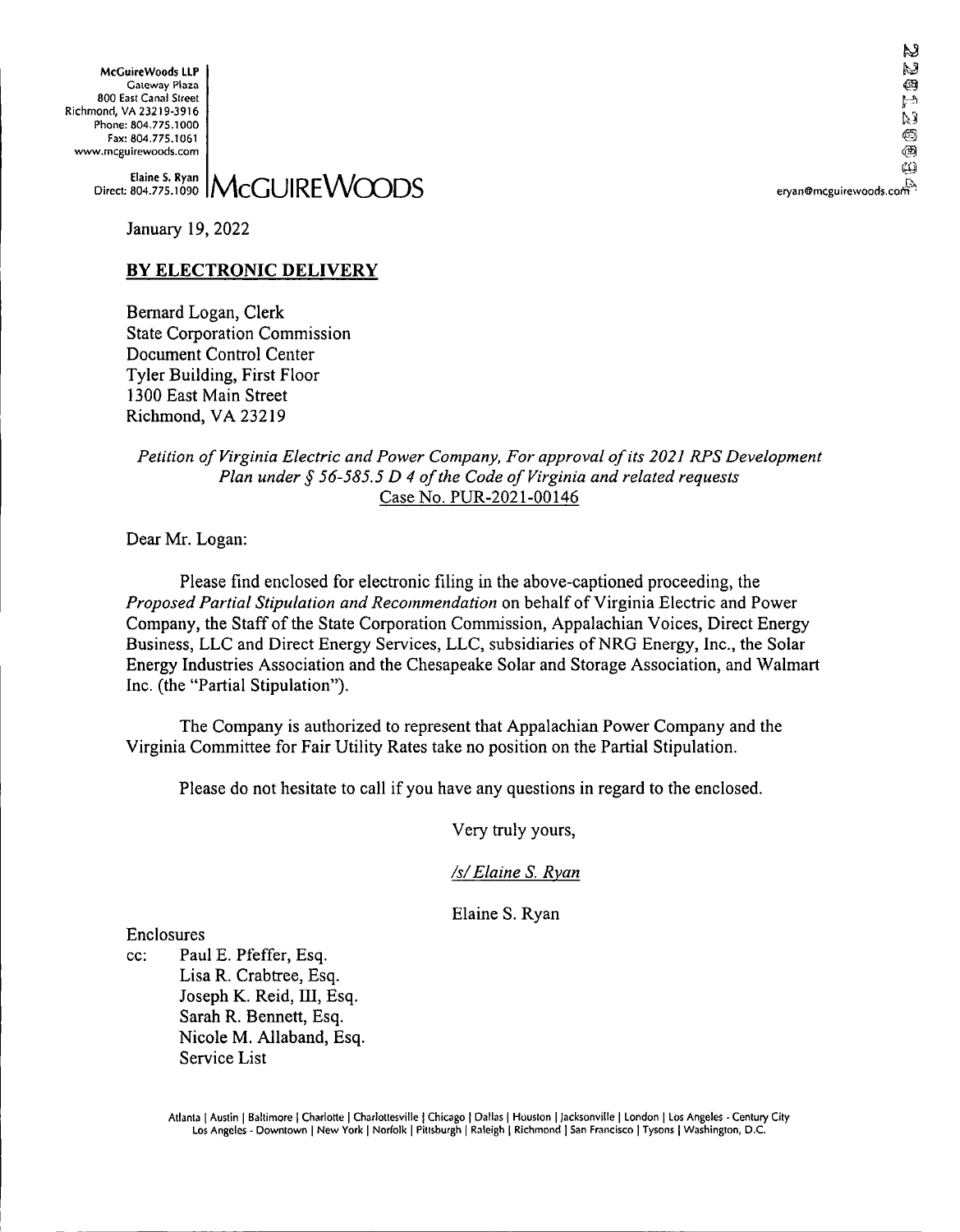### COMMONWEALTH OF VIRGINIA STATE CORPORATION COMMISSION

) ) ) ) ) )

| PETITION OF                                                                                                           |
|-----------------------------------------------------------------------------------------------------------------------|
| VIRGINIA ELECTRIC AND POWER COMPANY                                                                                   |
| For approval of its 2021 RPS Development Plan<br>under § 56-585.5 D 4 of the Code of Virginia<br>and related requests |

Case No. PUR-2021-00146

## **PROPOSED PARTIAL STIPULATION AND RECOMMENDATION**

This Proposed Partial Stipulation and Recommendation ("Partial Stipulation") represents the agreement among Virginia Electric and Power Company ("Dominion Energy Virginia" or the "Company"), the Staff ofthe State Corporation Commission ("Staff'), Appalachian Voices, Direct Energy Business, LLC and Direct Energy Services, LLC, subsidiaries of NRG Energy, Inc. (collectively, "Direct Energy"), the Solar Energy Industries Association ("SEIA") and the Chesapeake Solar and Storage Association ("CHESSA") (collectively, SEIA-CHESSA), and Walmart Inc. ("Walmart") (collectively, the "Stipulating Participants").

The Stipulating Participants, by their undersigned counsel, stipulate, agree and recommend that this Partial Stipulation be adopted to resolve certain issues concerning system modeling for the 2022 KPS Development Plan proceeding as follows:

1. System Modeling: In the 2022 RPS Development Plan proceeding required by Va. Code § 56-585.5 D 4, the Company will model two alternative plans that adhere to the assumptions and constraints listed below and will include the results in its Subsection D 4 filing. These alternative plans would be in addition to (i) the benchmark least-cost plan directed by the Commission and (ii) an alternative plan consistent with the development targets set forth in Va. Code § 56-585.5 D and E, as well as Va. Code § 56-585.1:11.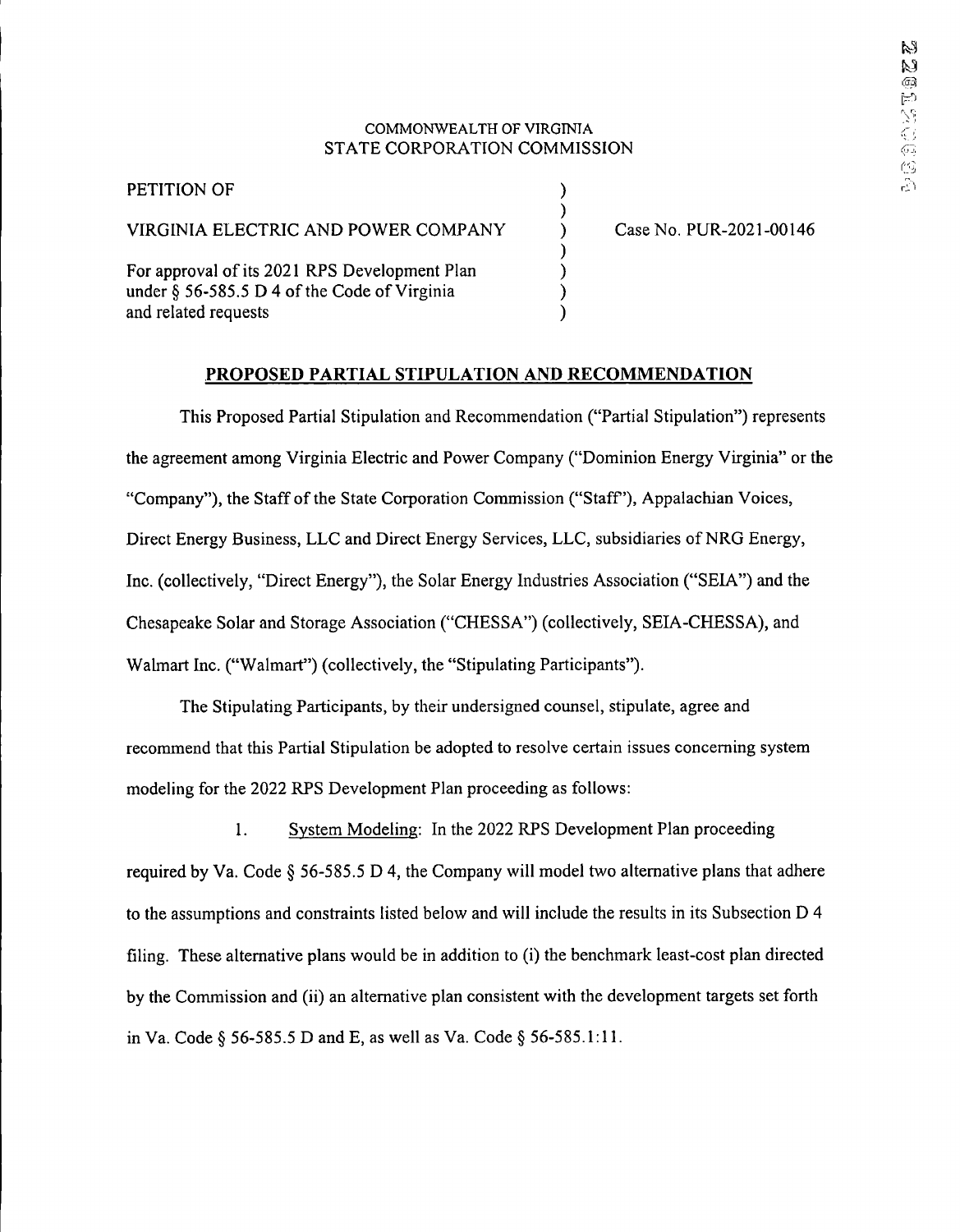- a. Optimizes new RPS-eligible resources to meet the Company's need for capacity, energy, and renewable energy certificates ("RECs") for RPS Program compliance based on the load forecasts produced by PJM and adjusted consistent with the methodology agreed upon by the Company and Commission Staffin prior integrated resource plan proceedings, without regard for the development targets set forth in Va. Code § 56-585.5 D and E, as well as Va. Code § 56-585.1:11. However, resources currently pending before the Commission will be included in this model run consisting of the first tranche of offshore wind and the nuclear license extensions. All remaining renewable and storage resources will be selected by the model on a leastcost optimization basis. For solar resources, the Company will use the three-year historical average capacity factors. For RECs, the Company will assume that (a) 100% ofRECs for RPS Program compliance may be purchased from the PJM market prior to 2025 and (b) that 25% of RECs for RPS Program compliance may be purchased from the PJM market beginning in 2025 and thereafter at the Tier <sup>1</sup> REC price forecast. For retirements, the Company will model the same retirement dates for existing units as shown in the Company's preferred plan.
- b. Optimizes new RPS-eligible resources to meet the Company's need for capacity, energy, and RECs for RPS Program compliance based on the load forecasts produced by PJM and adjusted consistent with the methodology agreed upon by the Company and Commission Staff in prior integrated resource plan proceedings, without regard for the development targets set forth in Va. Code § 56-585.5 D and E, as well as Va. Code § 56-585.1:11. For solar resources, the Company will use the three-year historical average capacity factors. For RECs, the Company will assume that (a)

2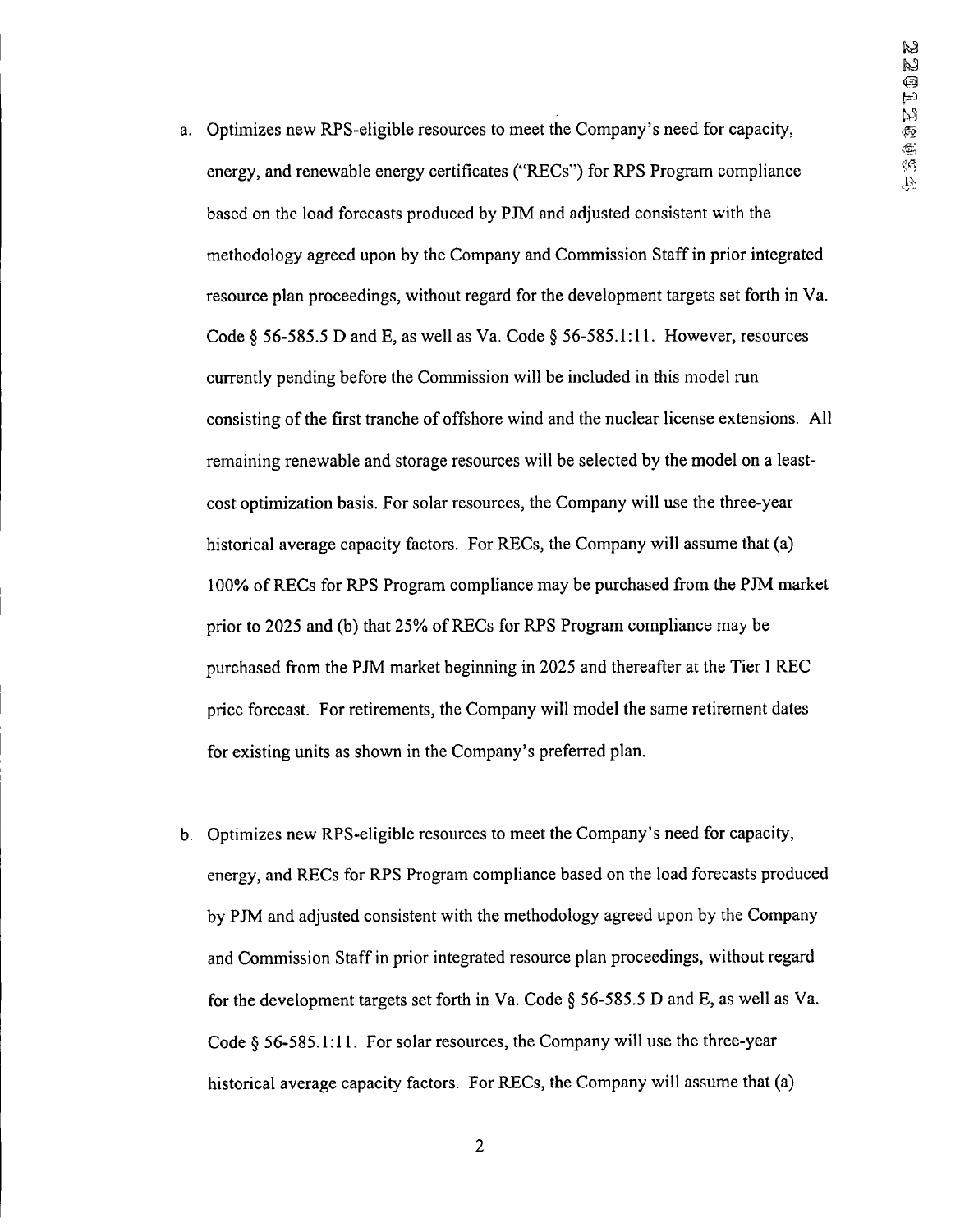100% ofRECs for RPS Program compliance may be purchased from the PJM market prior to 2025 and (b) 25% ofRECs for RPS Program compliance may be purchased from the PJM market beginning in 2025 and thereafter at the Tier I REC price forecast. For retirements, both (i) economically retires existing units as appropriate and (ii) retires all carbon-emitting units consistent with the dates set forth in Va. Code § 56-585.5 B, incorporating a reasonable glide path to 2045. For energy efficiency, meets the energy efficiency savings targets set forth in the VCEA, including a reasonable target after 2025 equal to or higher than the 2025 target. Incorporates the social cost of carbon as a dispatch adder consistent with the methodology used for Alternative Plan B incorporated into the 2021 RPS Development Plan.

c. The Company will convene a meeting with the Stipulating Participants prior to conducting the modeling for the 2022 RPS Development Plan to present and receive any feedback concerning the inputs, assumptions, constraints and processes to be used for all four modeling scenarios.

2. For purpose of modeling inputs, the Stipulating Participants do not have consensus on the legal issue, which has been addressed in this proceeding, concerning the percentage ofresources that should be utility-owned versus obtained through power purchase agreements. The Stipulating Participants acknowledge that the Company intends to continue to assume a requirement of 65% utility owned and 35% third party resources absent any Commission direction to the contrary.

3. The Stipulating Participants agree that this Partial Stipulation represents a compromise for purposes of settlement of these issues, and none of the signatories to this Partial Stipulation necessarily agree with the treatment of any particular item, any procedure followed,

3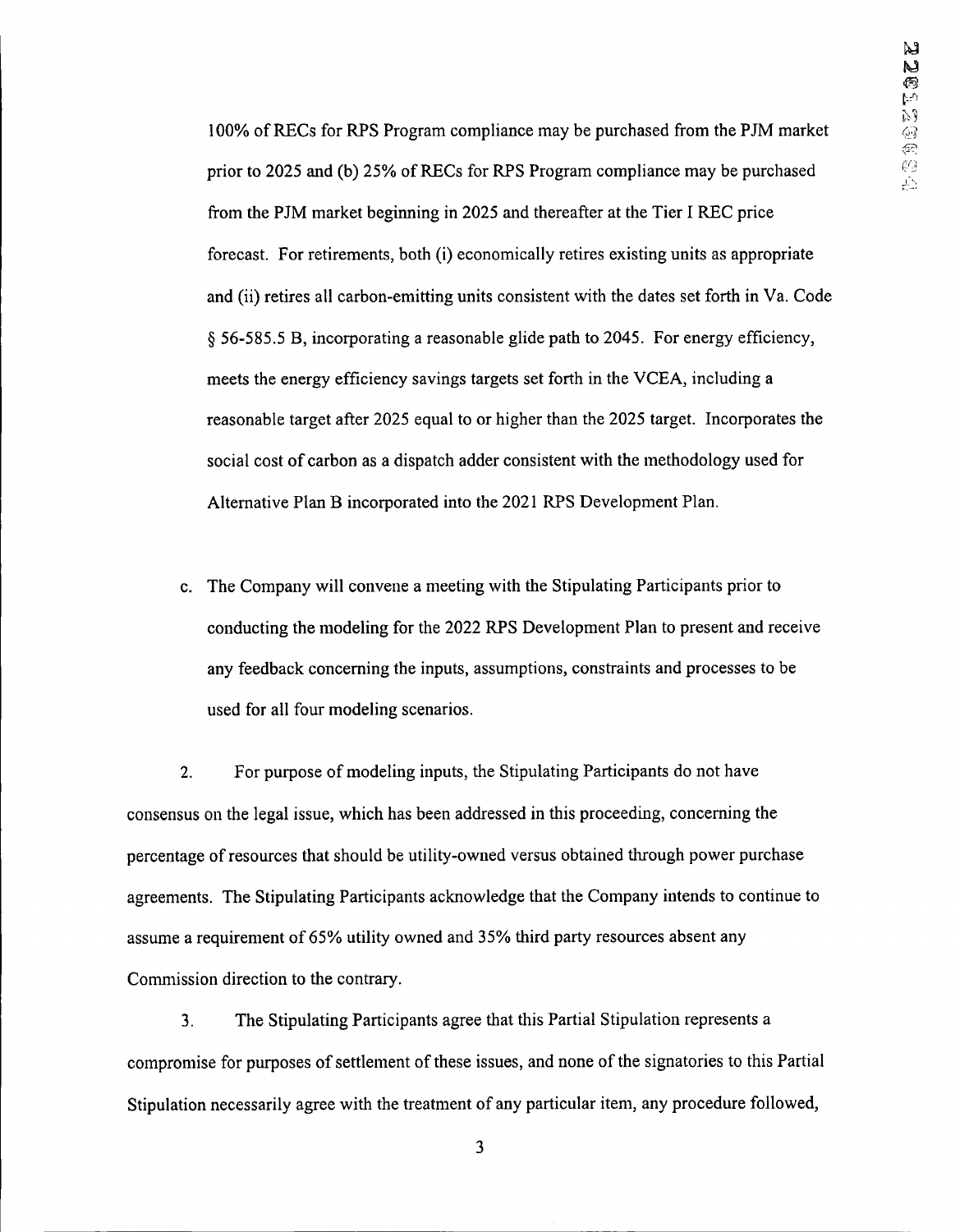or the resolution of any particular issue in agreeing to this Partial Stipulation other than as specified herein, except that the Stipulating Participants agree that the resolution of the issues herein, taken as a whole, and the disposition of all other matters set forth in this Partial Stipulation, are in the public interest and request that the Commission so find.

4. This Partial Stipulation is conditioned upon and subject to acceptance by the Commission and is non-severable and of no force or effect and may not be used for any other purpose unless accepted in its entirety by the Commission. In the event that the Commission does not accept the Partial Stipulation in its entirety, including the issuance of a recommendation to approve the Partial Stipulation, each of the signatories herein retain the right to withdraw support for the Partial Stipulation. In the event of such action by the Commission, any of the signatories to the Partial Stipulation will be entitled to give notice exercising its right to withdraw support for the Partial Stipulation; provided, however, that the signatories to the Partial Stipulation may, by unanimous consent, elect to modify the Partial Stipulation to address any modifications required, or issues raised, by the Commission. Should the Partial Stipulation not be approved, it will be considered void and have no precedential effect, and the signatories to the Partial Stipulation reserve their rights to participate in all relevant proceedings in the captioned case notwithstanding their agreement to the terms of the Partial Stipulation. If the Commission chooses to reject the Partial Stipulation, the Stipulating Participants may request that an *ore tenus* hearing be convened at which time testimony and evidence may be presented by the case participants and cross-examination may occur on any issues arising in this proceeding.

4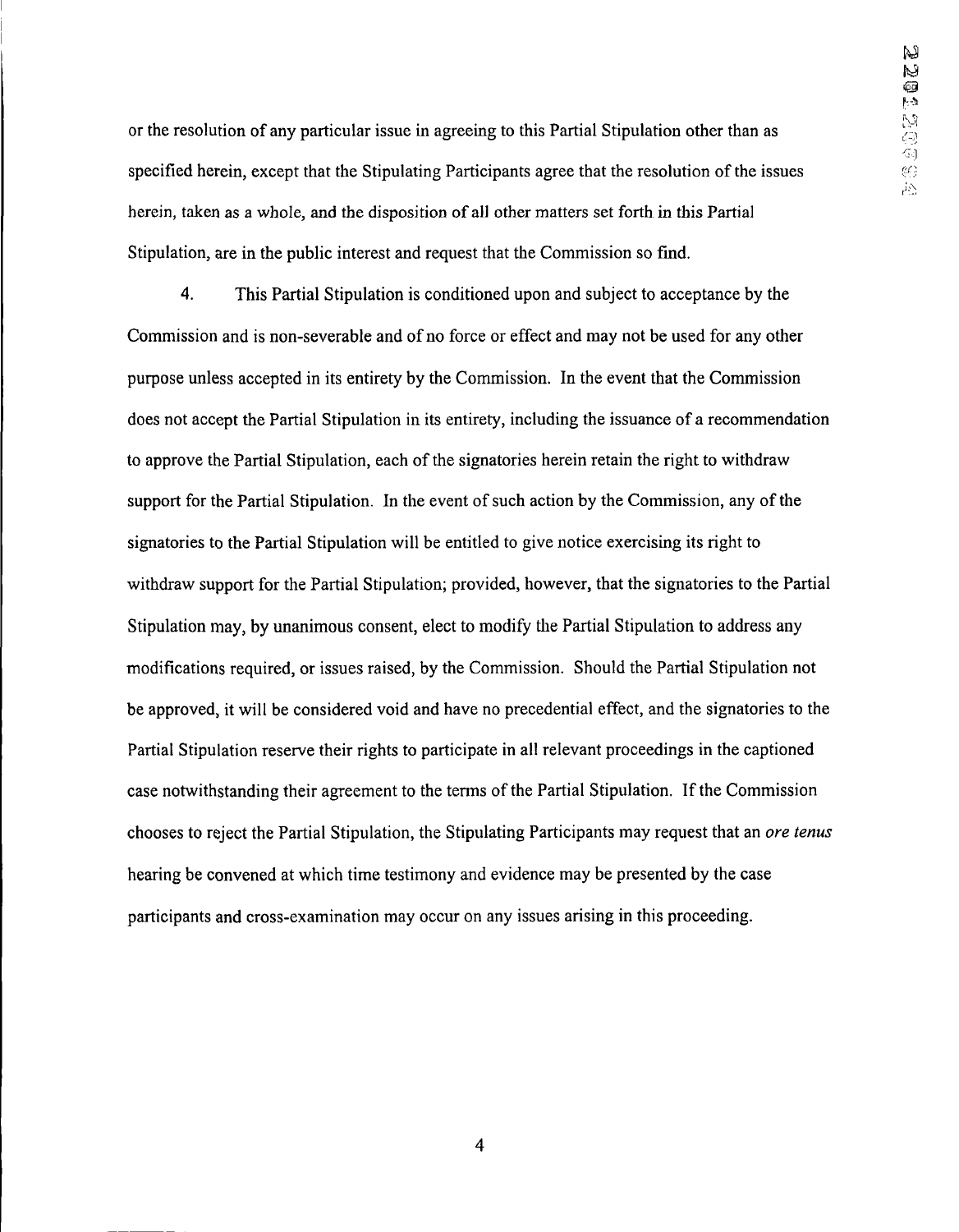The following parties join the Partial Stipulation as accepted and agreed to this 19th day

of January 2022:

# VIRGINIA ELECTRIC AND POWER COMPANY

By: */s/ Elaine S. Ryan* Counsel

Paul E. Pfeffer Lisa R. Crabtree Dominion Energy Services, Inc. 120 Tredegar Street Richmond, Virginia 23219 (804) 787-5607 (PEP telephone) (804) 819-2612 (LRC telephone) *paul.e.pfeffer@dominionenergy. com lisa.r. crabtree@dominionenergy. com*

Joseph K. Reid, III Elaine S. Ryan Sarah R. Bennett Nicole M. Allaband McGuireWoods LLP Gateway Plaza 800 East Canal Street Richmond, Virginia 23219-3916 (804) 775-1198 (JKR) (804) 775-1090 (ESR) (804) 775-4730 (SRB) (804) 775-4364 (NMA) *jreid@mcguirewoods.com eryan@mcguirewoods.com sbennett@mcguirewoods.com nallaband@mcguirewoods.com*

*Counselfor Virginia Electric and Power Company*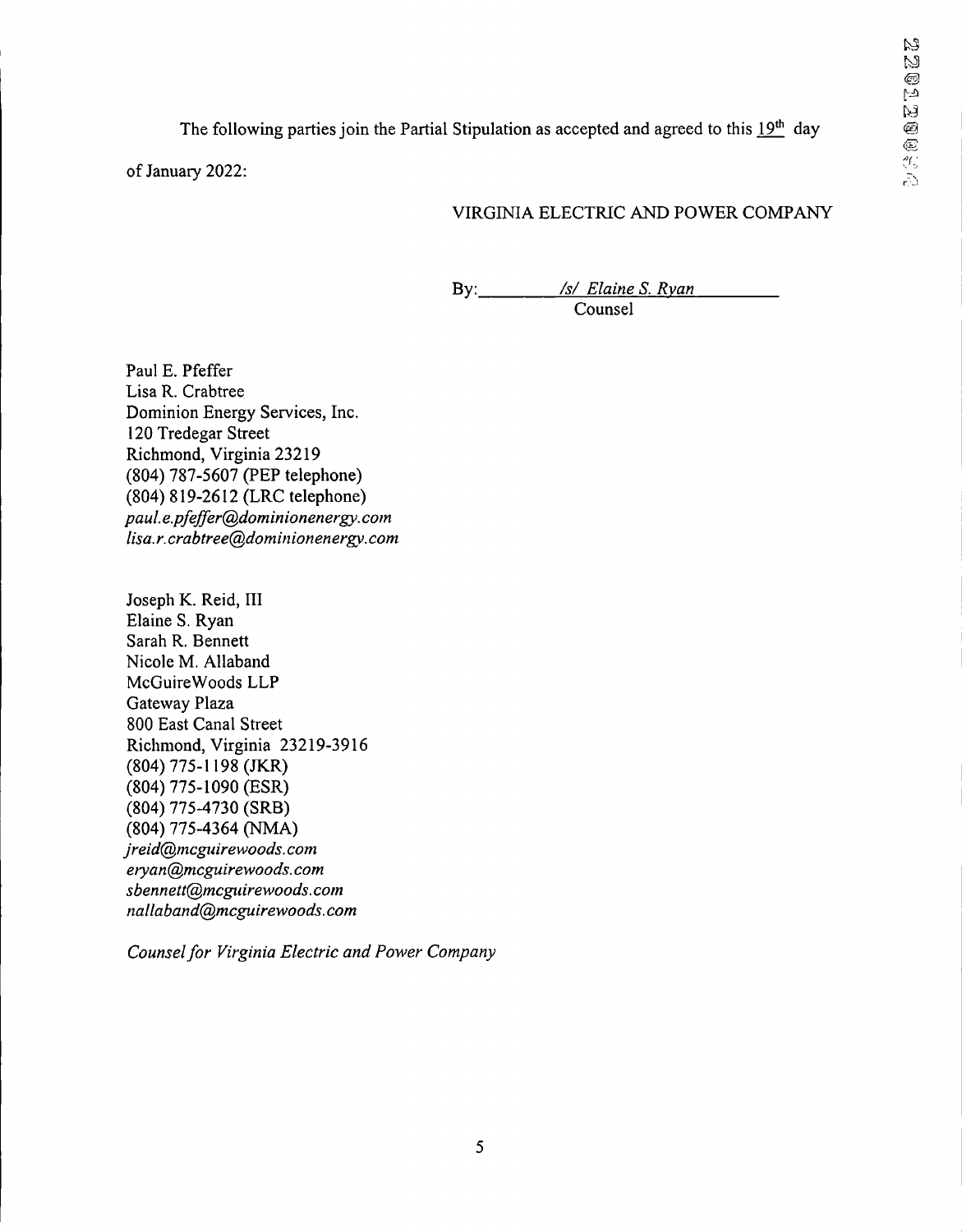## STAFF OF THE VIRGINIA STATE CORPORATION COMMISSION

*/s/K. Beth Glowers*

William H. Chambliss, Esq. K. Beth Glowers, Esq. William H. Harrison, IV, Esq. M. Aaron Campbell, Esq. Office of General Counsel State Corporation Commission 1300 E. Main Street, Tyler Bldg., 10<sup>th</sup> Fl. Richmond, VA 23219

# APPALACHIAN VOICES

*/s/ William C. Cleveland*

Josephus Allmond, Esq. Nathaniel H. Benforado, Esq. William C. Cleveland, Esq. Southern Environmental Law Center 201 West Main Street, Suite 14 Charlottesville, VA 22902

> DIRECT ENERGY BUSINESS, LLC AND DIRECT ENERGY SERVICES, LLC, SUBSIDIARIES OF NRG ENERGY, INC.

*/s/Michael J. Quinan*

Michael J. Quinan, Esq. Rachel W. Adams, Esq. Cliona M. Robb, Esq. Thompson McMullan, P.C. 100 Shockoe Slip, 3rd Floor Richmond, VA 23219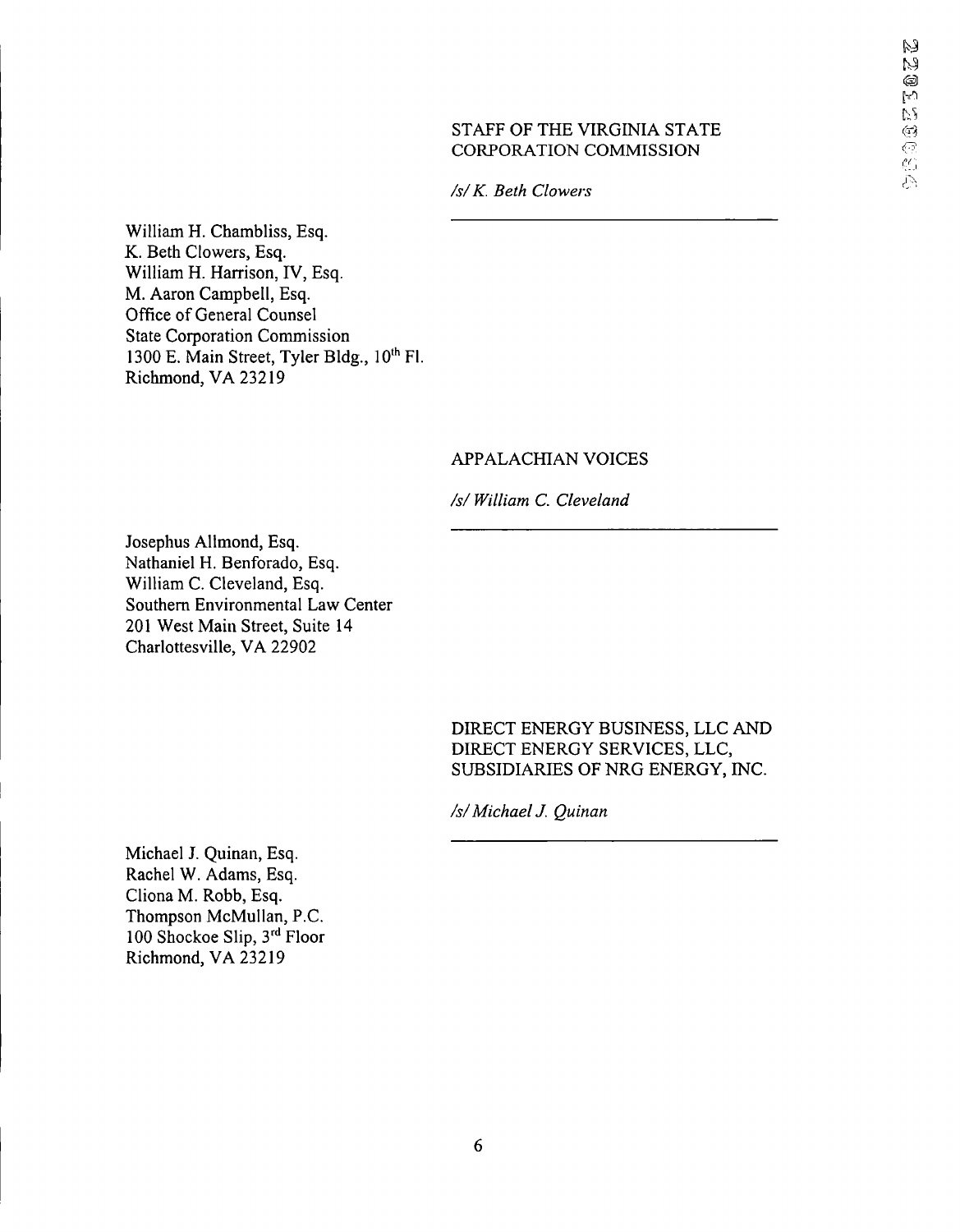SOLAR ENERGY INDUSTRIES ASSOCIATION AND CHESAPEAKE SOLAR AND STORAGE ASSOCIATION

*/s/ William T. Reisinger*

William T. Reisinger, Esq. Matthew L. Gooch, Esq. ReisingerGooch, PLC 1108 East Main Street, Suite 1102 Richmond, VA 23219

# WALMART INC.

*/s/ Carrie H. Grundmann*

Carrie H. Grundmann, Esq. Spilman Thomas & Battle PLLC 110 Oakwood Dr., Suite 500 Winston-Salem, NC 27103